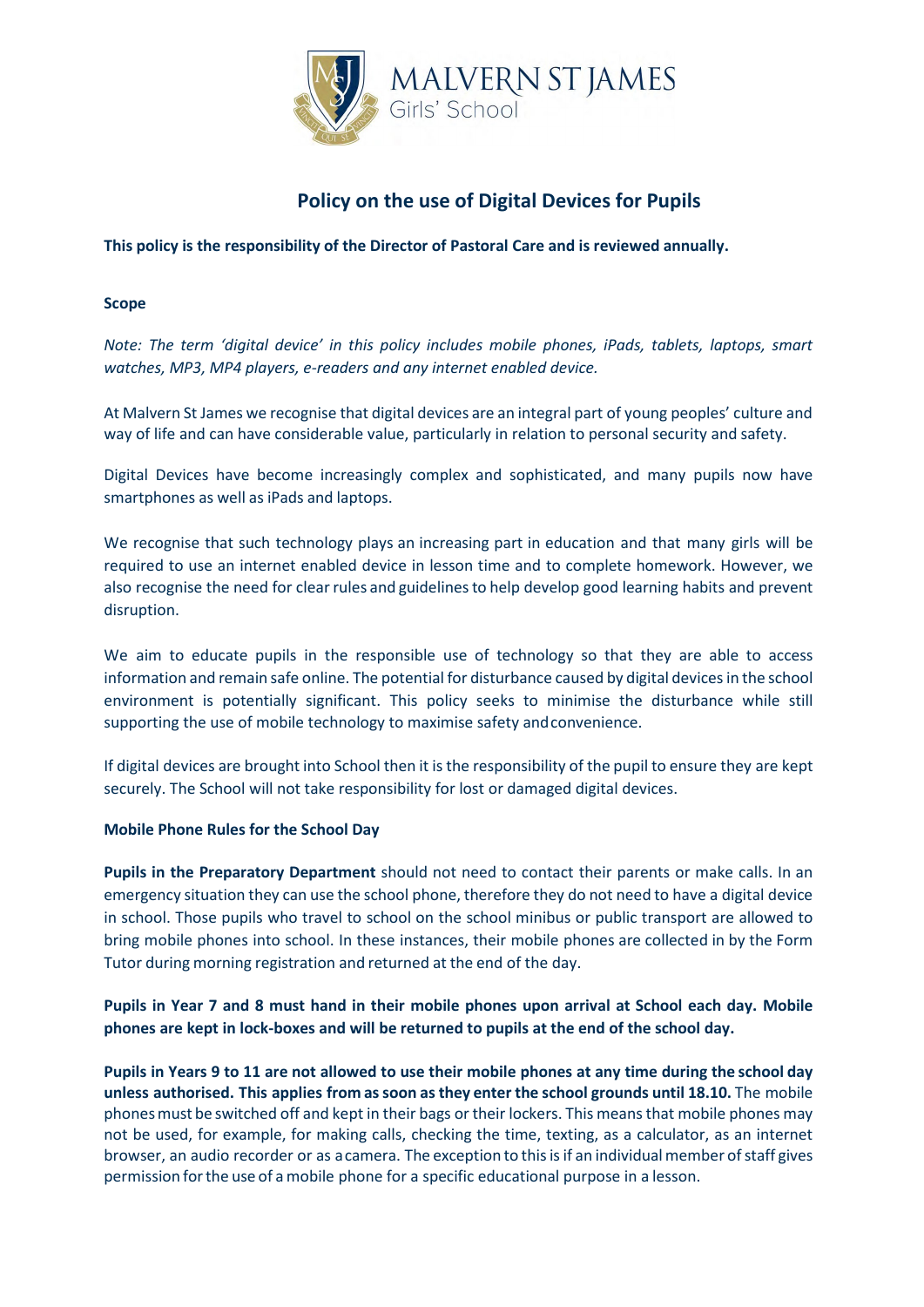**From Year 10 upwards**, smart watches are permitted as long as they are only used to tell the time. Noncompliance will result in confiscation, as with mobile phones.

**Sixth Form** students are not allowed to use their mobile phones during lessons, walking in the corridors or between buildings on the main school site, nor are they allowed to use them on the stairways or in the dining room. The exception to this is if an individual member of staff gives permission for the use of a mobile phone for a specific educational purpose in a lesson. They may use their mobile phone in a sensible manner in the Sixth Form Centre and the boarding houses.

#### **Laptop and Tablet Rules for the School Day**

Laptops and tablets may be used for learning purposes during teacher-led lessons and independent study time when necessary. At all other times, laptops and tablets come under the same ruling as mobile phones.

Any pupil using a laptop or tablet inappropriately during a lesson or personal study time will forfeit the right to use their device for the remainder of the day, even when this confiscation may have a detrimental impact upon their learning in lessons later in the day.

Any pupil using a laptop or tablet in a way which contravenes the digital devices usage rules will forfeit the right to use their device for the remainder of the day. Even when this confiscation has a detrimental impact upon their learning

Inappropriate use includes, but is not limited to:

- Use of social media and messaging services
- Use of internet search engines (unless requested to use these)
- Use outside the classroom setting (unless required to do so)
- Use of email to communicate with anyone outside of the School System
- Use of media sites such as Amazon Music, Netflix, BBC iPlayer

#### **Public and School Examinations**

Use of any personal electronic or digital device in a public or school examination is subject to the policy and examination board rules.

#### **Trips**

These guidelines also apply to the use of digital devices during school trips, extra-curricular activities or other off-site supervised activities. In these situations, pupils should keep their digital devices in their bags. They may only be used if permission is given by the member of staff in charge of the trip or to contact a member of staff on the trip (using the trip mobile number).

#### **Communication with home**

If there is a need which requires communication with home, pupils should speak to a member of staff who will help them. Pupils are able to use the phone in Main Reception to call home if necessary.

If a parent needs to contact their daughter, they should phone Main Reception for a message to be passed on to the pupil, rather than trying to contact their daughter directly on her mobile phone. This ensures that a pupil is given support and privacy in dealing with a potentially difficult situation.

#### **Boarding**

Boarders must not use their digital devices in the dining room at any time. If they are seen doing so, their digital devices will be confiscated and returned to them at the end of breakfast the next day.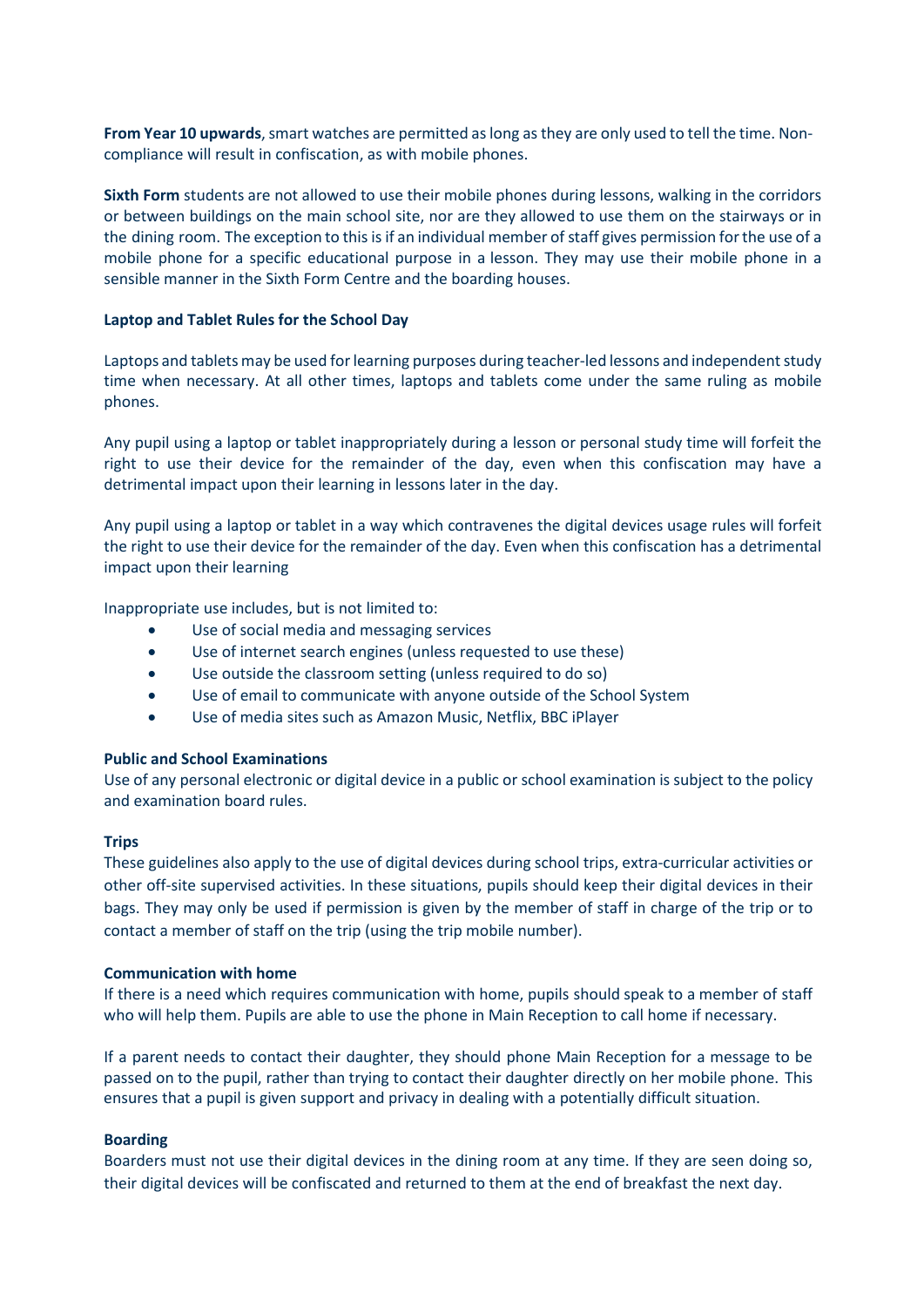**Pupils in Years 3 to 8** must hand in their digital devices to House Staff each evening. They must not make phone calls after 20.30. On Tuesdays and Thursdays phones cannot be used during prep which takes place from 19.00 – 19.30.

Pupils in Year 9 must hand in their digital devices for the duration of their prep session in House and at 21.30 Monday to Thursday. They are allowed to have them during the day at the weekend but again, must hand them in at 21.45 on Fridays and Saturdays and 21.30 on Sundays.

Pupils in Year 10 must hand their digital devices in at 21.30 on Sunday - Thursday. They may keep them overnight on Fridays and Saturdays.

**Pupils in Year 11 and the Sixth Form** do not have any restrictions on their digital device usage in the boarding House.

If pupils are found to be misusing their digital devices in boarding, House Staff will remove them for a set period of time.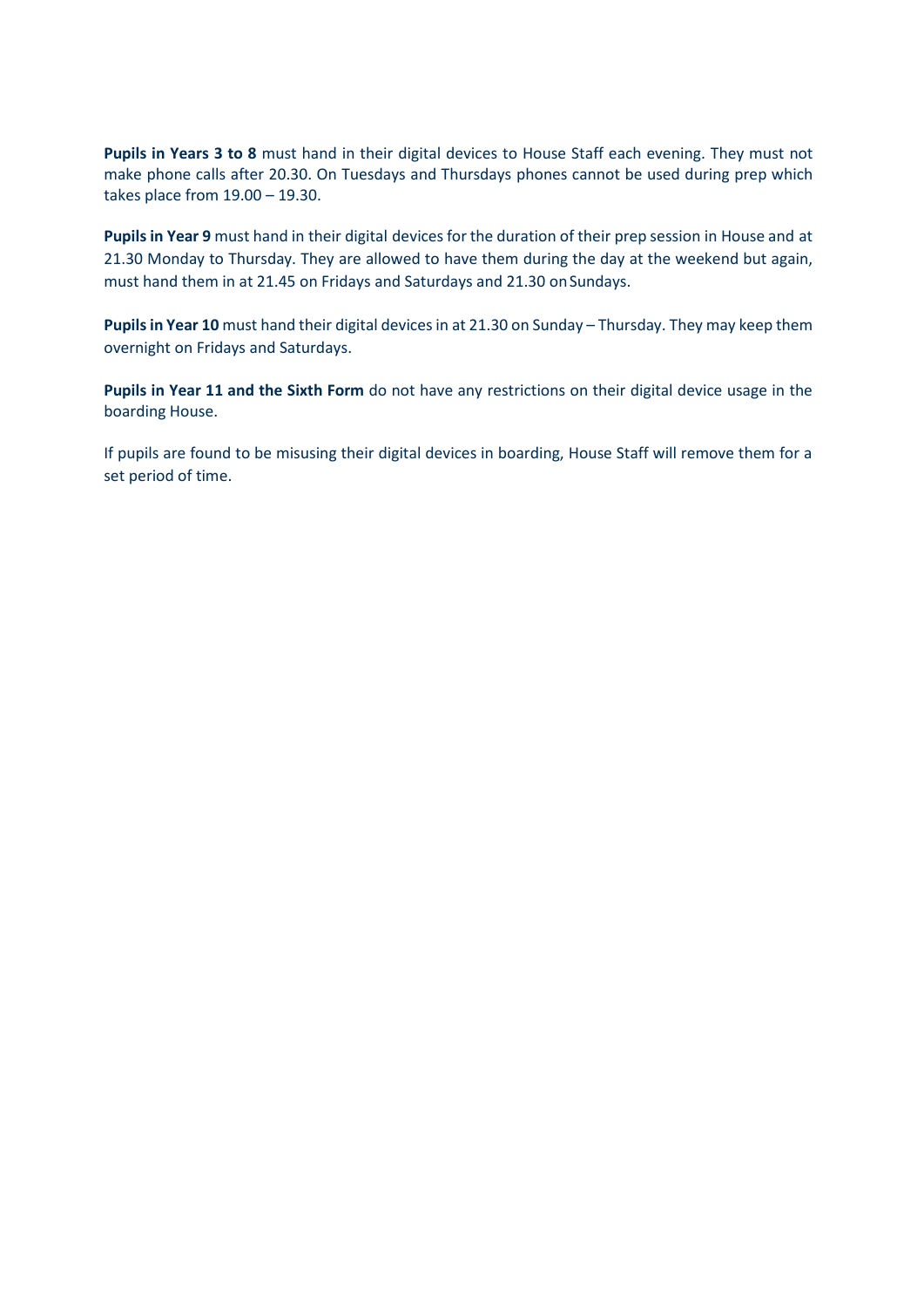#### **Responsible use**

- Pupils are expected to act in accordance with the E**-Safety Policy (including Acceptable**
- **Use of IT and the Internet for Pupils and Staff Policy -AUP)** , which all will have signed
- Courtesy, consideration and respect for others are paramount at all times.
- Please note that it is a criminal offence to use a digital device to menace, harass or offend another person (almost all calls, text messages, photographs and emails can be traced).
- Cyber-bullying is completely unacceptable and will be followed up by the school as serious misbehaviour in accordance with the E-Safety Policy.
- Pupils should not use vulgar, derogatory or obscene language while using a digital device.
- Pupils must ensure that files stored on their digital devices do not contain violent, degrading or offensive images. The transmission of some images/information can be a criminal offence and would be dealt with as such by the school.
- Pupils must not use digital devices to broadcast music, transfer inappropriate material or illegally share copyrightedmaterial.
- Pupils should not on any account use their digital device to photograph or record (audio or visually) any member of the school community without their consent.
- Digital devices must not, under any circumstances, be taken into examination rooms unless authorised by the Examinations staff. Breach of this rule will lead to invalidation of that examination and possibly other examinations.
- Responsibility for a digital device rests with the pupil and the school accepts no financial responsibility for damage, loss or theft. Any digital device found 'lost' in school should be handed in to the Main Reception.

# **Advice to pupils on the safe use of digital devices**

Using your digital device is convenient and practical, but you need to observe some common-sense ground rules to protect yourself from potential abuse or danger (see also E-Safety Policy):

- It is recommended that children under 14 do not have access to the internet unsupervised and should not use chat rooms or become members of socialnetworks.
- You are responsible for your own digital devices and their contents, never let people use your devices.
- Do not give out your or your friends' phone numbers or email address to people you don't know, especially in Instant Messenger or Chat rooms.
- It is strongly advised that you use passwords/pin numbers to ensure that unauthorised phone calls/messages cannot be made on your digital device (e.g. by your friends, or if stolen). You must keep your password/pin confidential. Digital devices and/or passwords should not be shared.
- If you get a message which upsets you, don't reply but take a screen shot and tell a member of staff. In serious cases you can report it to the police.
- If you receive a rude or embarrassing image or message about someone, don't forward it to others, tell a member of staff.
- Distributing sexual images of yourself or other young people is illegal. If you receive something like this tell an adult immediately.
- Ask permission before taking a picture of your friends and think before sending it on. Once sent you have lost control of it and it could become public before you knowit.
- You must never post a picture of someone on social media without asking their permission first.
- Visit the Thinkuknow website at [www.thinkuknow.co.uk](http://www.thinkuknow.co.uk/) for more information on staying safe.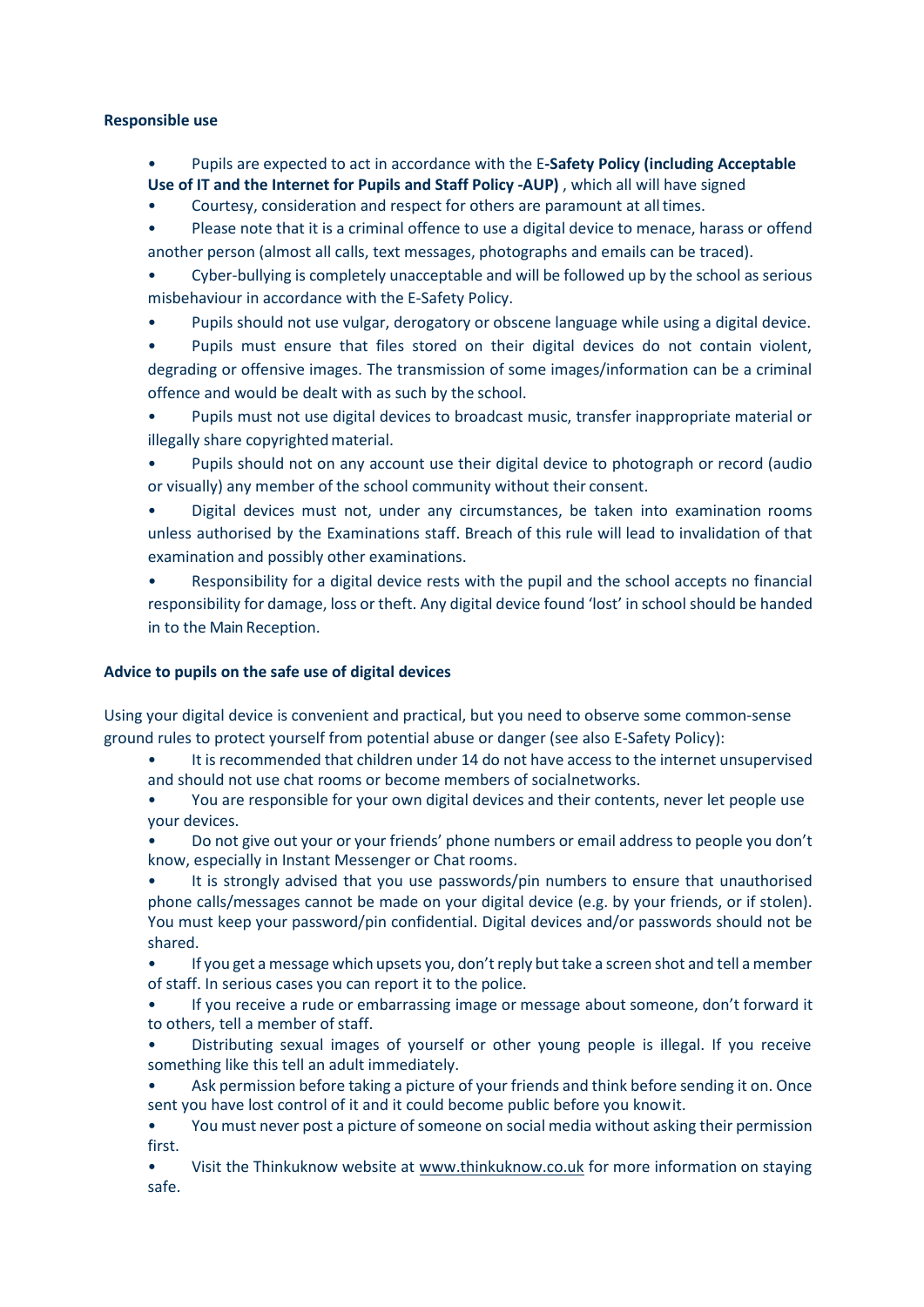# **Sanction procedure to be followed**

# **Senior School**

# **First Infringement**:

- If a pupil is found to be using a digital device in an unauthorised manner during the school day, the digital device will be confiscated and must be taken to the Main Reception by the member of staff. The digital device will be stored securely, and a demerit will be issued. The School Secretary will record the incident in the mobile phone log, email the Head of Head of Year, the Director of Pastoral Care, the Director of Teaching and Learning and the parents.
- At the end of the school day, the pupil must collect a slip from the Receptionist, and then take it to the or one of the Heads of Year, Director of Pastoral Care or the Director of Teaching and Learning to sign to give permission for their digital device to be returned to them.
- The girl must then take the signed slip back to the Receptionist in order to retrieve her digital device.

# **Second Infringement within a half a term:**

• Should a second infringement occur within a half term, the above procedure will apply and the pupil will not be allowed to bring her digital devices in to school for a week.

# **Third or more Infringements within a half term:**

• The misdemeanour will be dealt with as a disciplinary issue by the Director of Pastoral Care or the Director of Teaching and Learning who may withdraw the agreement to allow the pupil to bring her digital devices to school.

# **Preparatory Department**

• If a girl is found using her personal digital device in school, it will be confiscated and can only be collected by an adult from the Head of the Preparatory Department or a Year Coordinator. Inappropriate behaviour regarding mobile use will be dealt with in accordance with the Code of Conduct and Acceptable Use Policy.

This policy should be read in conjunction with the relevant school policies:

- E-Safety Policy
- Acceptable Use Policy (appendix of E-Safety Policy)
- Code of Conduct
- Anti-bullying Policy
- Safeguarding Policy
- Remote and Blended Learning Policy

In serious cases of digital device misuse, the Child Exploitation and Online Protection Centre – Internet Safety (CEOP) or the police may be informed by the school.